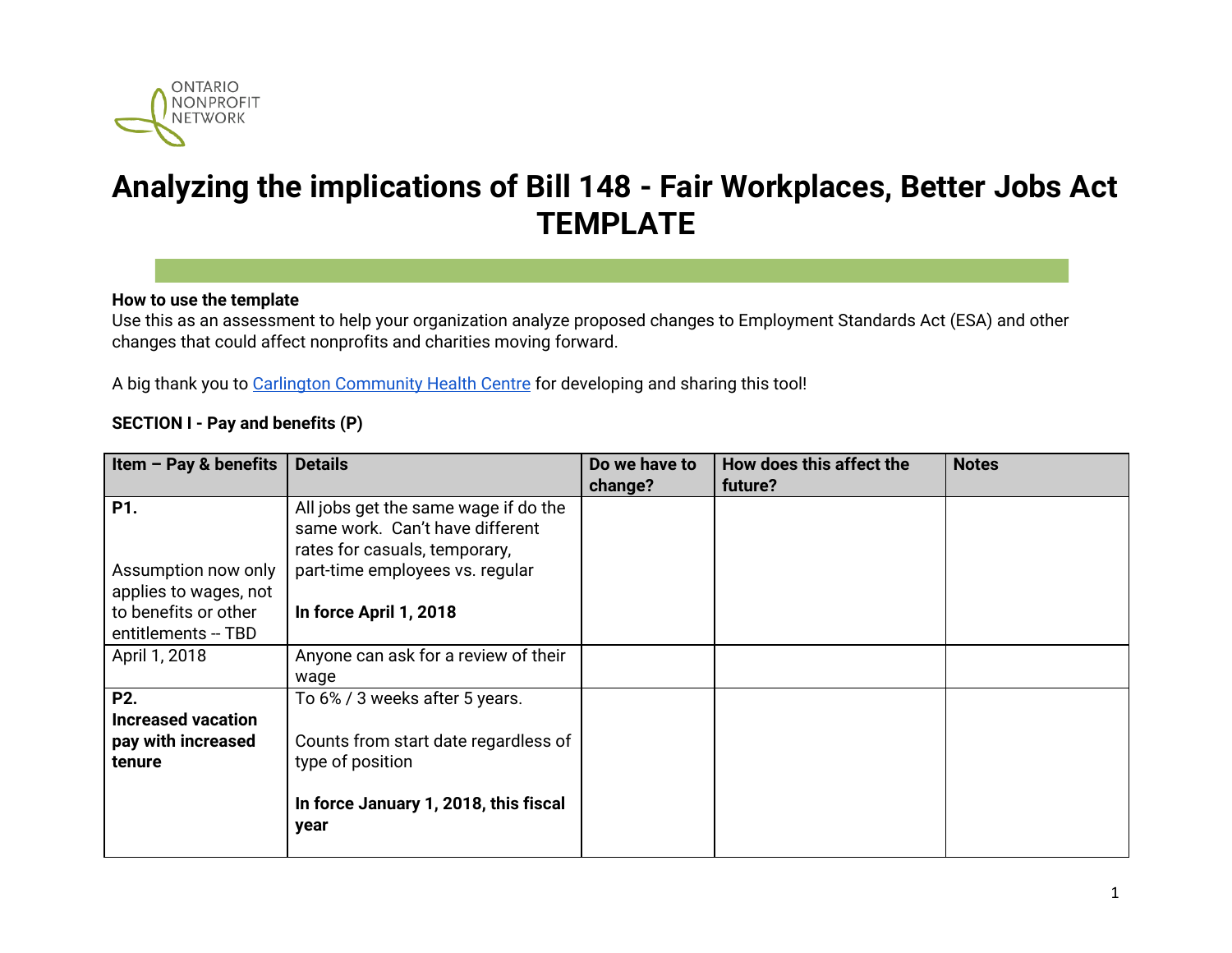| P3.                    | Jan 1, 2018 - \$14                    |               |                          |              |
|------------------------|---------------------------------------|---------------|--------------------------|--------------|
| Minimum wage           |                                       |               |                          |              |
| <b>increases</b>       | Jan 1, 2019 - \$15                    |               |                          |              |
|                        |                                       |               |                          |              |
|                        |                                       |               |                          |              |
| Item $-$ Pay and       | <b>Details</b>                        | Do we have to | How does this affect the | <b>Notes</b> |
| <b>benefits</b>        |                                       | change?       | future?                  |              |
| P4a.                   | Calculation now based on average      |               |                          |              |
| Public holiday pay -   | hours over days actually worked       |               |                          |              |
| temp / casual / relief | rather than a common usual work       |               |                          |              |
| / part-time            | week.                                 |               |                          |              |
| employees              |                                       |               |                          |              |
|                        | In force Jan 1, 2018 this fiscal year |               |                          |              |
|                        |                                       |               |                          |              |
| P4b.                   | Calculation now based on average      |               |                          |              |
| Public Holiday pay -   | hours over days actually worked       |               |                          |              |
| regular staff          | rather than a common, usual work      |               |                          |              |
|                        | week.                                 |               |                          |              |
|                        |                                       |               |                          |              |
|                        | In force Jan 1, 2018 this fiscal year |               |                          |              |
| <b>P4c.</b>            | Requires substitute day off be the    |               |                          |              |
| <b>Public holiday</b>  | work day just before or after the     |               |                          |              |
| Substitute day off     | holiday.                              |               |                          |              |
| when holiday falls on  |                                       |               |                          |              |
| non-work day or        | Can pay out if employee agrees.       |               |                          |              |
| during vacation        |                                       |               |                          |              |
|                        | In force Jan 1, 2018 this fiscal year |               |                          |              |
|                        |                                       |               |                          |              |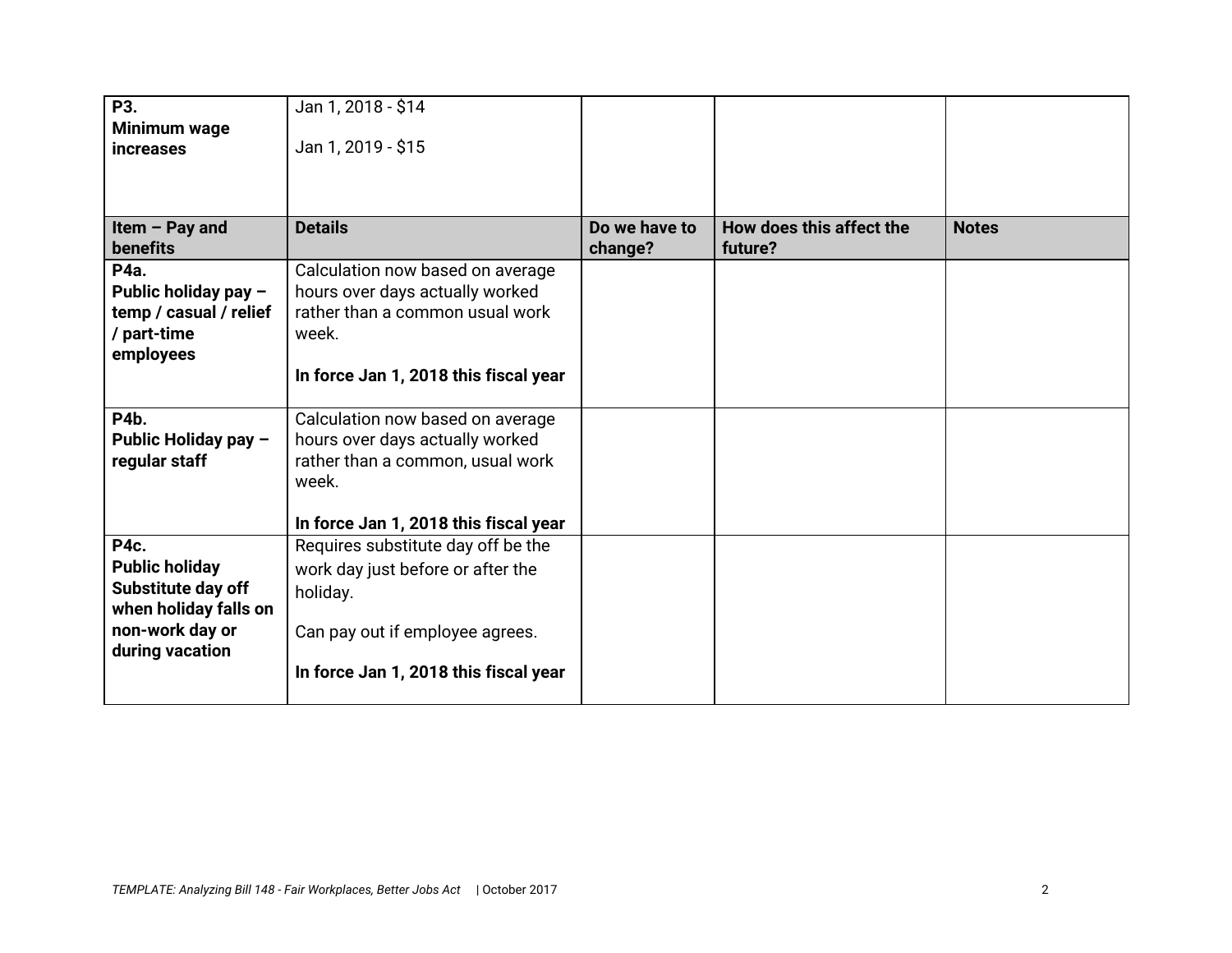# **SECTION II: ESA Scheduling Rules: All in effect Jan 1, 2019 (S)**

| Item                                                                   | <b>Details</b>                                                                                                                                                     | Do we have to change? | How does this affect<br>the future? | <b>Notes</b> |
|------------------------------------------------------------------------|--------------------------------------------------------------------------------------------------------------------------------------------------------------------|-----------------------|-------------------------------------|--------------|
| S1.<br><b>Request change to</b><br>schedule, location                  | After 3 months of<br>employment can request<br>this $-$ in writing.                                                                                                |                       |                                     |              |
| S2.<br>Three-hour rule                                                 | Have to pay regular rate<br>rather the minimum wage<br>if shift of greater than 3<br>hours is canceled.<br>This applies to canceling<br>up to 48 hours in advance. |                       |                                     |              |
| S3.<br>Can refuse shift with<br>less than 96 hours'<br>notice (4 days) |                                                                                                                                                                    |                       |                                     |              |
| S4.<br>On call changes                                                 | If "called in" and work less<br>than 3 hours, have to be<br>paid for 3 hours of work<br>minimum.                                                                   |                       |                                     |              |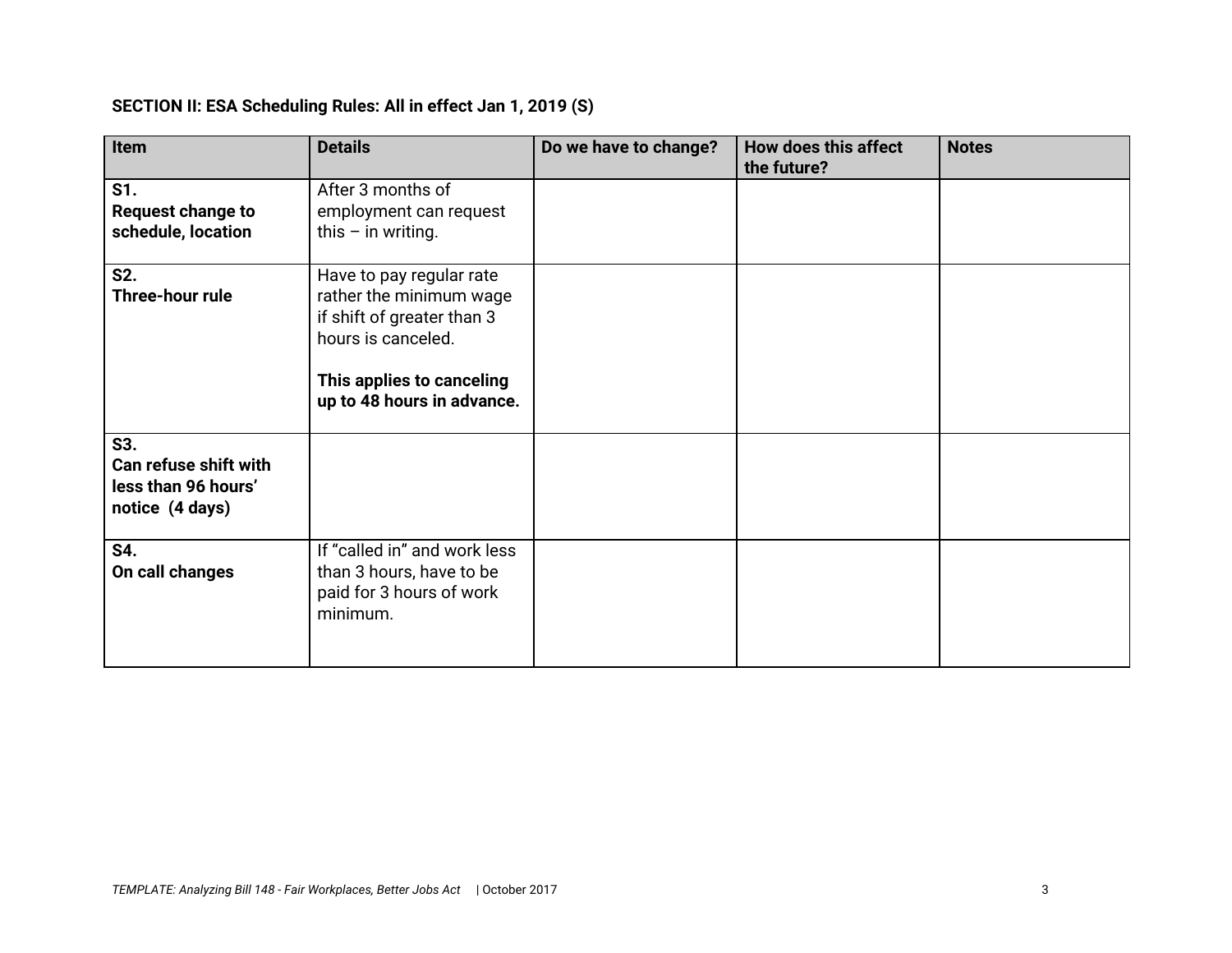#### **SECTION III: Leave provisions: ALL take effect Jan 1, 2018, this fiscal year (L)**

| Item                                                                                                   | <b>Details</b>                                                                                                                                                                                                                                     | Do we have to change? | <b>How does this affect</b><br>the future? | <b>Notes</b> |
|--------------------------------------------------------------------------------------------------------|----------------------------------------------------------------------------------------------------------------------------------------------------------------------------------------------------------------------------------------------------|-----------------------|--------------------------------------------|--------------|
| L1.<br><b>Personal emergency</b><br>leave - 10 days total,<br>first 2 must be paid, rest<br>are unpaid | May be that paid sick leave<br>is a greater right or benefit<br>so may have no effect on<br>regular employees.<br>Will affect all employees<br>who don't get paid leave.<br>No minimum time of<br>employment required.<br>What is meant by "year"? |                       |                                            |              |
|                                                                                                        | Jan 1, 2018 (this fiscal<br>year)                                                                                                                                                                                                                  |                       |                                            |              |
| L2.<br>New unpaid leaves -<br>protected like PPL.                                                      | Child death $-2$ years of<br>unpaid leave<br>Child disappearance $-2$<br>years<br>All require at least 6<br>months of employment.                                                                                                                  |                       |                                            |              |
| L3.<br><b>Changes to family</b><br>medical leave                                                       | Will now be increased to<br>26 weeks to match El<br>payments<br>No minimum employment<br>requirement                                                                                                                                               |                       |                                            |              |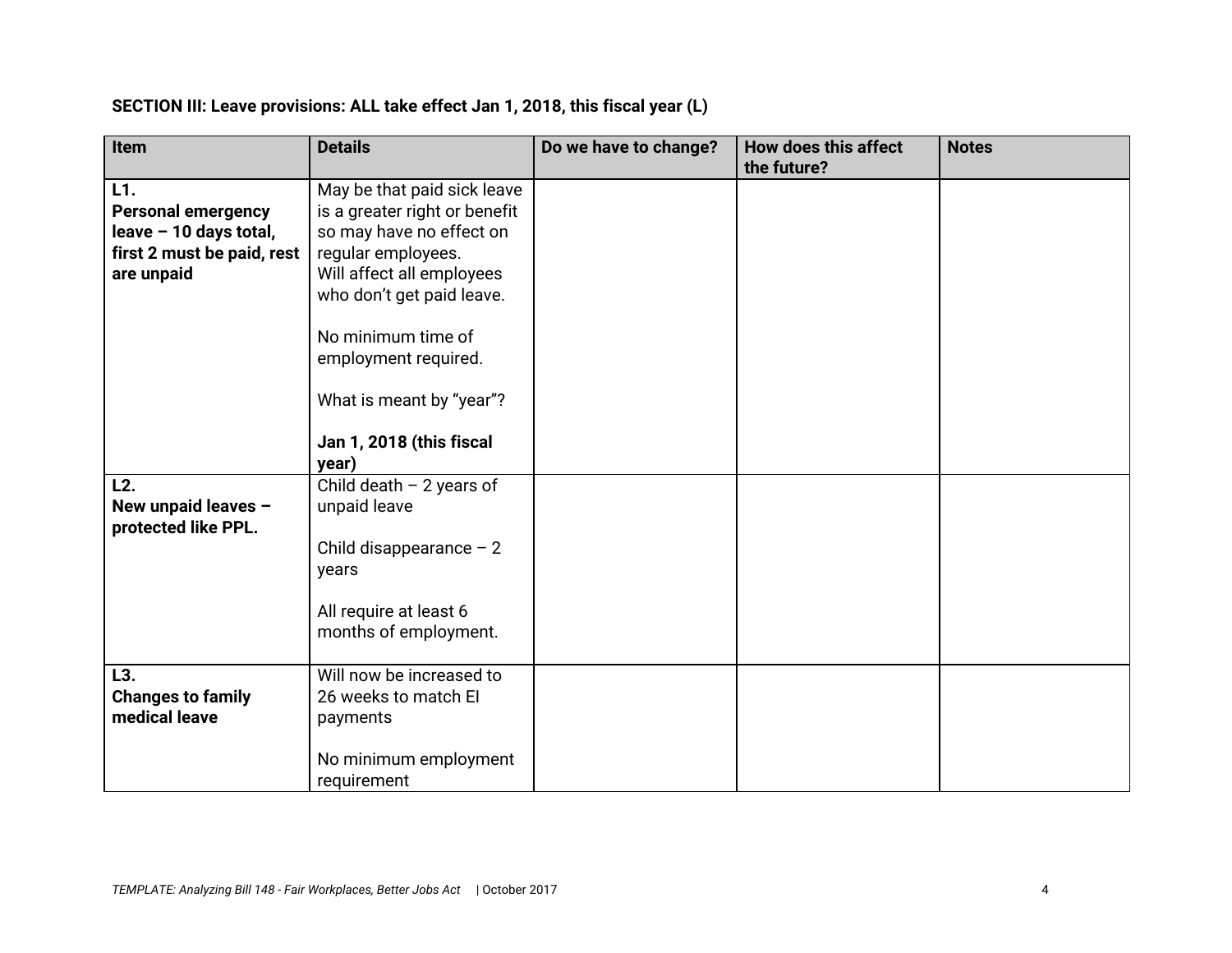# **SECTION IV: ESA & other significant changes (O)**

| Item                                                                                                                       | <b>Details</b>                                                                                    | Do we have to change? | How does this affect<br>the future? | <b>Notes</b> |
|----------------------------------------------------------------------------------------------------------------------------|---------------------------------------------------------------------------------------------------|-----------------------|-------------------------------------|--------------|
| 01.<br><b>Penalties for</b><br>misclassifying an<br>employee as a<br>contractor (invoice us)                               | Penalties include<br>prosecution, public<br>disclosure of a conviction,<br>and monetary penalties |                       |                                     |              |
| 02.<br><b>Temporary help</b><br>agencies required to<br>give one week's notice<br>on contracts over 3<br>months            | Can be paid the difference<br>or offered other reasonable<br>work                                 |                       |                                     |              |
| 03.<br><b>Temporary agency staff</b><br>have to be paid the<br>"same rate" as<br>employees of client<br>doing the same job | Temp agency staff and the<br>agencies could ask for job<br>descriptions and salary<br>scales.     |                       |                                     |              |
| 04.<br><b>Increased penalties for</b><br>non-compliance with<br>the ESA                                                    | Inspectors given more<br>leeway                                                                   |                       |                                     |              |
| 05.<br>Looking at whether or<br>not to remove some<br>exclusions for<br>managers, doctors, etc.                            | No details provided on how<br>this is going, still talking to<br>stakeholders.                    |                       |                                     |              |